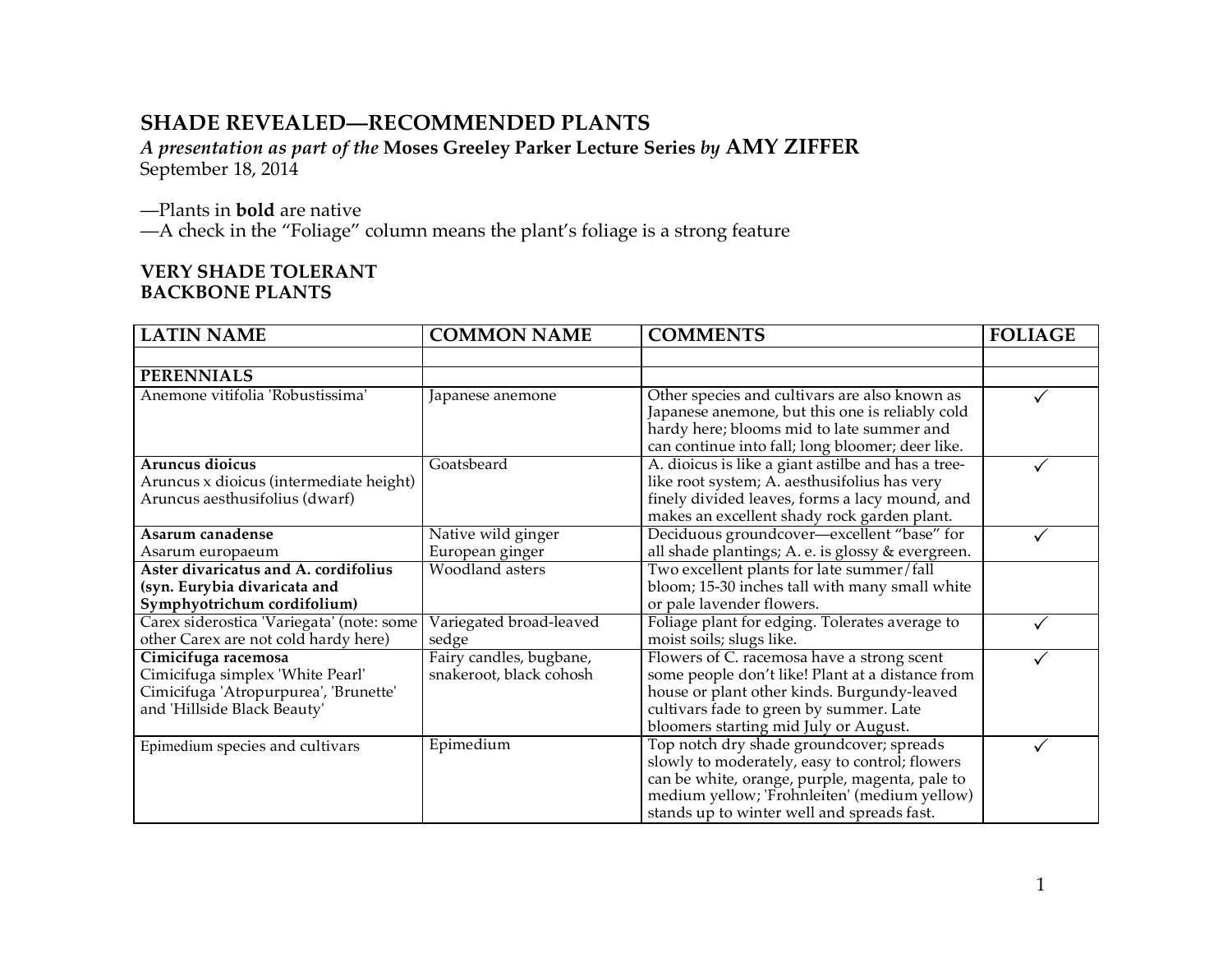| Eupatorium rugosum                                             | Snakeroot            | Common roadside plant; often sold in the form<br>'Chocolate', named for its dark leaf; late<br>summer/fall bloomer.                                                                                                              |   |
|----------------------------------------------------------------|----------------------|----------------------------------------------------------------------------------------------------------------------------------------------------------------------------------------------------------------------------------|---|
| Geranium macrorrhizum                                          | Bigroot geranium     | The best shade-tolerant geranium; aromatic<br>divided leaves that color up slightly in fall;<br>flowers can be white, pale pink or fuchsia.                                                                                      |   |
| Helleborus x orientalis and other<br>Helleborus                | Hellebore            | Many people would call this the best shade<br>garden plant of all!! First perennial to bloom in<br>this climate; some other species and hybrid<br>strains may not be hardy here.                                                 |   |
| Hosta species and cultivars                                    | Hosta                | Foliage plant in wide range of sizes; blue, green<br>and white- and yellow-variegated forms<br>available; a favorite deer food, unfortunately.                                                                                   | ✓ |
| Kirengeshoma spp.                                              | Yellow wax bells     | Emerges a little late; becomes very bushy in<br>growth over time.                                                                                                                                                                | ✓ |
| Pachysandra procumbens                                         | Native pachysandra   | Deciduous; very shade tolerant; much less<br>aggressive than Japanese pachysandra.                                                                                                                                               |   |
| Polemonium reptans                                             | Jacob's-ladder       | Fine-textured foliage can suffer if allowed to<br>dry out; may die back and regrow after<br>flowering; white variegated cvs. ('Stairway to<br>Heaven', 'Touch of Class') are available.<br>Charming blue flowers.                |   |
| Polygonatum-native spp. as well as P.<br>odoratum 'Variegatum' | Solomon's-seal       | Virtually maintenance free; clump together<br>tightly in quantities of 15 or more or scatter<br>throughout the garden; deer will browse.                                                                                         |   |
| Pulmonaria cultivars                                           | Lungwort             | Foliage plant; fantastic spotting and silvering of<br>leaves; blooms here beginning first week of<br>April; prone to powdery mildew—'Roy<br>Davidson' and 'Margery Fish' are resistant;<br>benefits from deadheading.            |   |
| Rodgersia podophylla, R. aesculifolia<br>and others            | Rodgersia            | Very large, ornamental leaves; leaves very<br>shade tolerant but needs light shade to flower                                                                                                                                     |   |
| Smilacina racemosa                                             | False Solomon's-seal | Native with fluffy white terminal flowers and<br>arching stems like true Solomon's seal;<br>produces ornamental reddish berries that are<br>short-lived; flowers better in light shade but<br>foliage grows well in deeper shade |   |
| Tricyrtis spp.                                                 | Toad lily            | Late flowering, arching stems and orchid-like<br>flowers, often with striking spots $&$ markings.                                                                                                                                |   |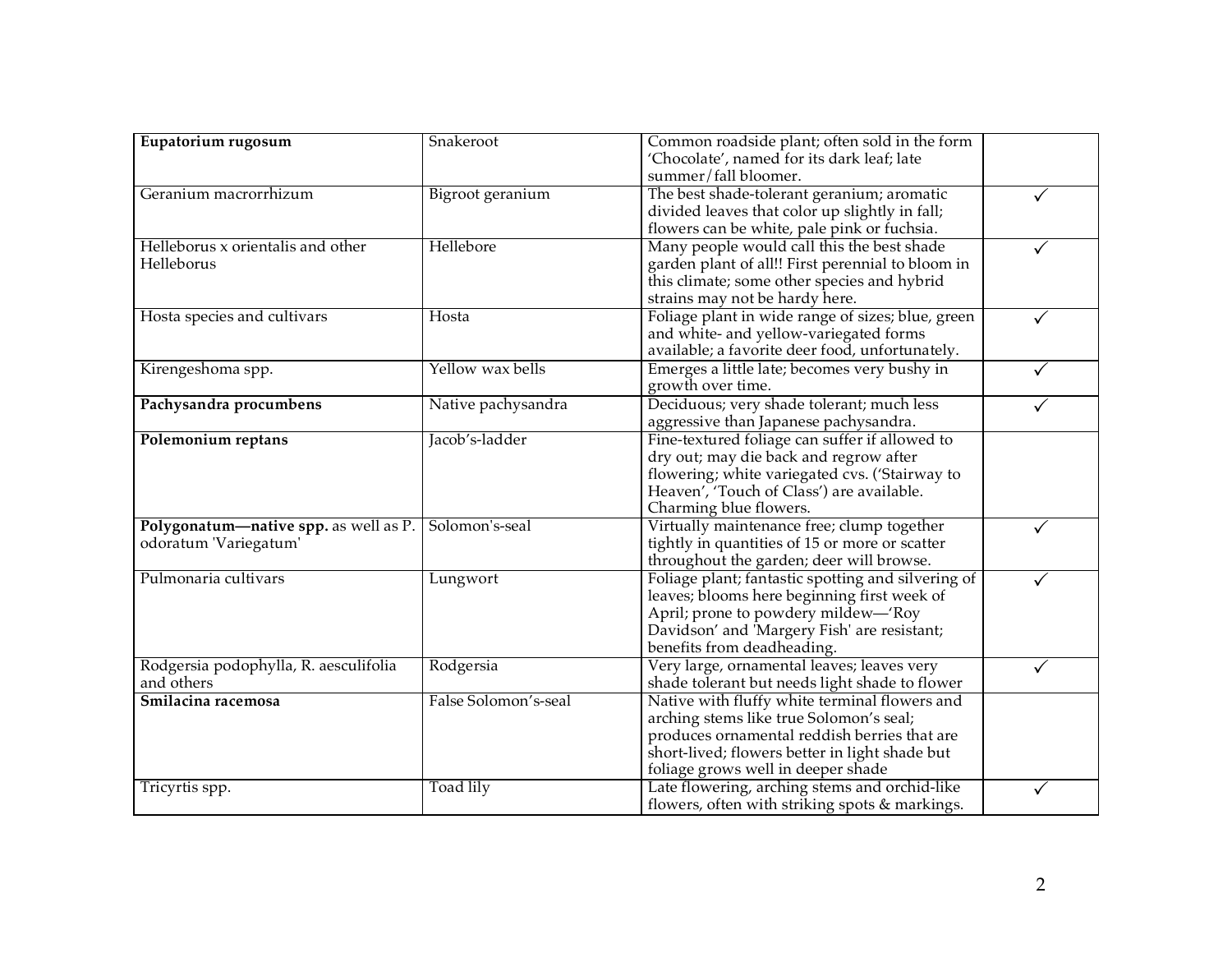| <b>GROUNDCOVERS</b>                                                                                                    |                   |                                                                                                                                                                                                     |            |
|------------------------------------------------------------------------------------------------------------------------|-------------------|-----------------------------------------------------------------------------------------------------------------------------------------------------------------------------------------------------|------------|
| Asarum canadense, Epimedium,<br>Geranium macrorrhizum and<br>Pachysandra procumbens can all be<br>used as groundcovers | See above         | See above                                                                                                                                                                                           |            |
| Vancouveria hexandra (native to west<br>coast)                                                                         | Inside-out flower | 4" mat of very delicate foliage and small white<br>flowers in early spring. Grows more sparsely<br>and spreads more slowly here than in its native<br>range. Reminiscent of Epimedium.              | but small! |
| Vinca minor                                                                                                            | Periwinkle        | Evergreen; ferns can grow in the midst of this.                                                                                                                                                     |            |
| Waldsteinia fragarioides and W.<br>ternata (the latter is native to the west<br>coast)                                 | Barren strawberry | W. fragarioides is native to East Coast, W.<br>ternata to West Coast. Very low growing, semi-<br>evergreen, easy to control; small yellow flowers<br>in April. Ferns can grow in the midst of this. |            |

| <b>FERNS FOR BORDER USE</b>     |                               |                                                                       |  |
|---------------------------------|-------------------------------|-----------------------------------------------------------------------|--|
| Adiantum pedatum                | Northern maidenhair fern      | Delicate appearance; small; black stalks; will                        |  |
|                                 |                               | succumb to frost early. Clumper. Finicky.                             |  |
| Athyrium filix-femina           | Lady fern                     | Lady fern is delicate and lacy; clumper.                              |  |
| Athyrium niponicum 'Pictum' and | Japanese painted fern         | Japanese painted fern has blue and pink tones;                        |  |
| variants                        |                               | although a clumper, needs regular division.                           |  |
| Cyrtomium falcatum              | Japanese holly fern           | Pinnae of fronds are reminiscent of holly                             |  |
|                                 |                               | leaves, glossy and dark green.                                        |  |
| Dryopteris filix-mas            | $\overline{\text{Male}}$ fern | Similar to lady fern; variable; clumper.                              |  |
| Dryopteris marginalis           | Leather wood fern or          | Statuesque; the genus Dryopteris may contain                          |  |
|                                 | marginal wood fern            | more good ferns for Northern gardens than any                         |  |
|                                 |                               | other--almost any hardy Dryopteris is a good                          |  |
|                                 |                               | investment. Clumper.                                                  |  |
| Osmunda claytoniana             | Interrupted fern              | Adaptable, easy; excellent naturalizer; clumper                       |  |
| Polystichum acrostichoides      | Christmas fern                | Very adaptable; best all-around garden fern;<br>"evergreen." Clumper. |  |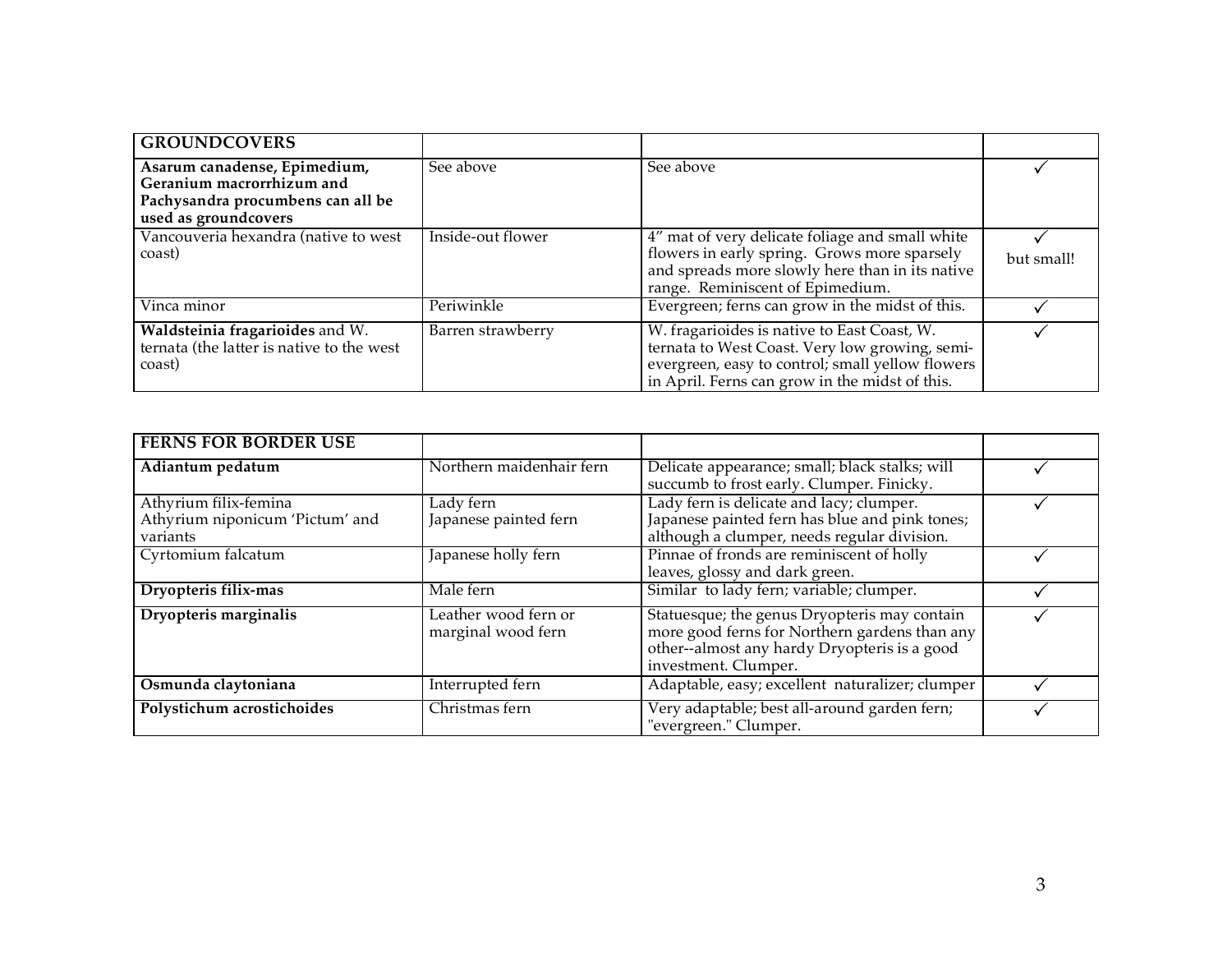| <b>FERNS FOR NATURALIZING-</b>    |                  |                                                    |  |
|-----------------------------------|------------------|----------------------------------------------------|--|
| Note that any fern for border use |                  |                                                    |  |
| can also be used for naturalizing |                  |                                                    |  |
| Dennstaedtia punctilobula         | Hay-scented fern | Only effective when massed; pale yellow color      |  |
|                                   |                  | in fall. Running fern without discernible          |  |
|                                   |                  | crowns.                                            |  |
| Mattheucia struthiopteris         | Ostrich fern     | Statuesque; requires moist site to attain its full |  |
|                                   |                  | potential.                                         |  |
| Onoclea sensibilis                | Sensitive fern   | Unusual frond; requires moist site to remain       |  |
|                                   |                  | attractive all season long. Running fern without   |  |
|                                   |                  | discernible crowns.                                |  |
| Osmunda cinnamomea                | Cinnamon fern    | Requires moist site. Notable, persistent fertile   |  |
|                                   |                  | fronds.                                            |  |
| Osmunda regalis                   | Royal fern       | Only for consistently wet sides such as            |  |
|                                   |                  | streamsides.                                       |  |

# **VERY SHADE TOLERANT ACCENT PLANTS**

| Corydalis lutea                     | Yellow fumitory  | Petite and ferny; blooms all summer; needs       |          |
|-------------------------------------|------------------|--------------------------------------------------|----------|
| C. ochroleuca                       |                  | good drainage; excellent rock garden plant;      | feathery |
|                                     |                  | self-sows prolifically! C. lutea has yellow      |          |
|                                     |                  | flowers; C. ochroleuca has cream flowers.        |          |
| Disporum maculatum                  | Nodding mandarin | Vase-shaped; plant in the midst of a short, non- |          |
|                                     |                  | aggressive groundcover (Asarum, Lamium etc.)     |          |
| Geranium maculatum                  | Spotted geranium | G. maculatum is native and rather wispy; G.      |          |
| G. phaeum                           | Dusky cranesbill | phaeum cvs. usually have dark purple flowers     |          |
| Hepatica acutiloba and H. americana | Hepatica         | Delightful gem only 6" all, early white flowers  |          |
|                                     |                  | sometimes tinted with pale blue or pink.         |          |
|                                     |                  | Marbled leaves. Plant in LARGE quantities.       |          |
| Jeffersonia diphylla                | Twinleaf         | Delightful! Very short flowering time; deer      |          |
|                                     |                  | will browse; forms unique seed pods shaped       |          |
|                                     |                  | like Nantucket baskets.                          |          |
| Lamiastrum galeobdolon              | Yellow archangel | Low growing spreader with variegated leaves      |          |
|                                     |                  | and yellow flowers; good for interplanting with  |          |
|                                     |                  | ferns; 'Hermann's Pride' is a common cv.         |          |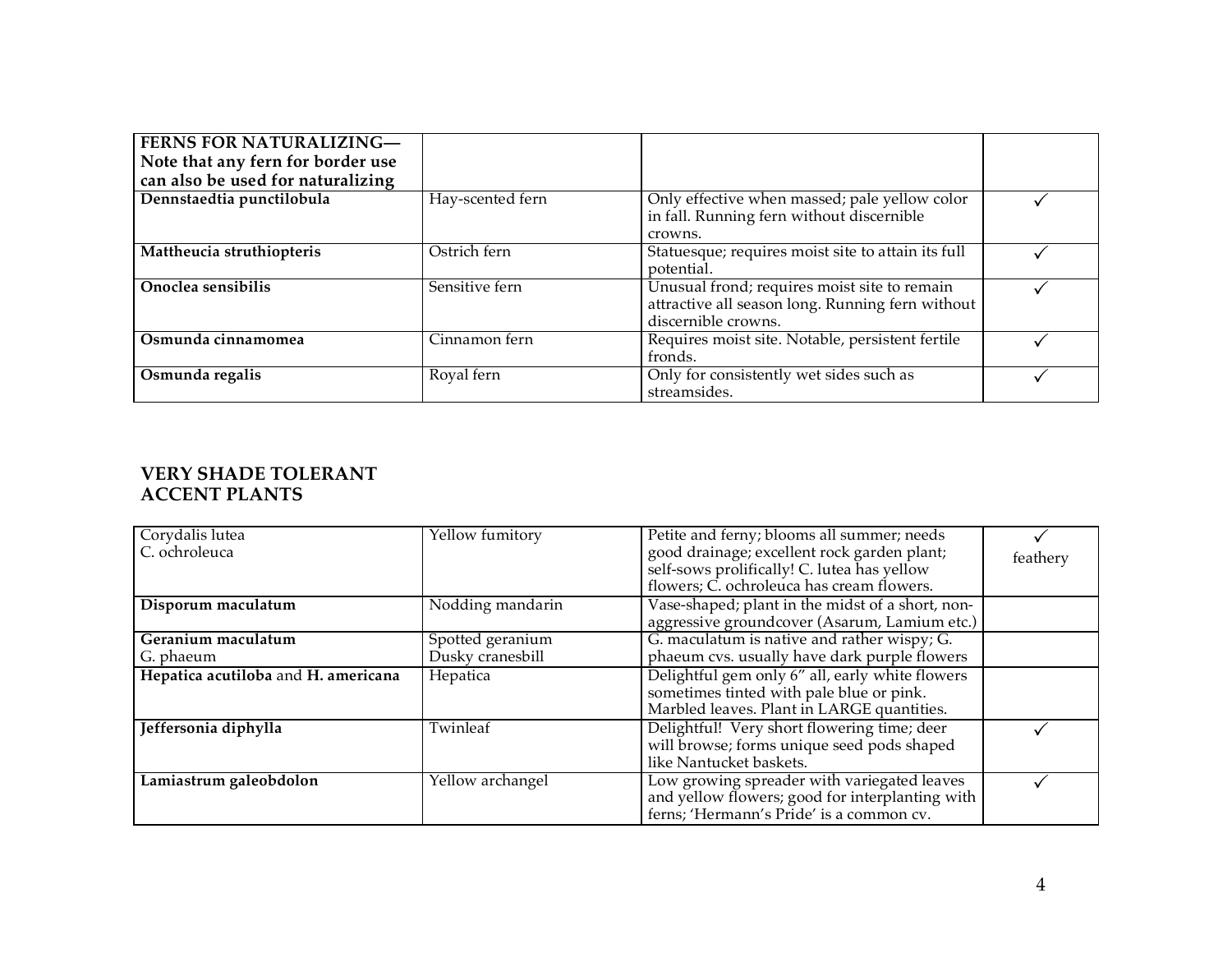| Lamium maculatum                    | Dead-nettle             | Low growing spreader good for "grounding"<br>plants with bare ankles. Nice to drape over a<br>rock wall; I recommend 'Shell Pink' for its soft<br>pink flower color and 'White Nancy' for its<br>white flower color and mostly white leaf. |  |
|-------------------------------------|-------------------------|--------------------------------------------------------------------------------------------------------------------------------------------------------------------------------------------------------------------------------------------|--|
| Phlox divaricata and P. stolonifera | Creeping woodland phlox | Very low growing foliage; flowers are blue,<br>pink or white on 8" stems                                                                                                                                                                   |  |
| Uvularia grandiflora                | Large-flowered bellwort | Large clumps are most impressive.                                                                                                                                                                                                          |  |

# **VERY SHADE TOLERANT SPRING EPHEMERALS AND BULBS**

| <b>SPRING EPHEMERALS</b>                                   |                       |                                                                                          |  |
|------------------------------------------------------------|-----------------------|------------------------------------------------------------------------------------------|--|
| Arisaema triphyllum                                        | Jack-in-the pulpit    | Resembled trillium in leaf; ornamental red                                               |  |
| A. dracontium                                              | Green dragon plant    | berries in early autumn. A. dracontium has a<br>whip-like "tongue" and is quite unusual. |  |
| Corydalis solida                                           | No common name I know | Comes and goes very quickly; very diminutive.                                            |  |
| Dicentra cucullaria                                        | Dutchman's breeches   | Comes and goes very quickly; very diminutive.                                            |  |
| Dodecatheon media                                          | Shooting star         | Dies back fast.                                                                          |  |
| Erythronium 'Pagoda'                                       | hybrid trout lily     | Mottled leaves reminiscent of trout markings;<br>yellow dangling pagoda-shaped flowers.  |  |
| Mertensia virginica                                        | Virginia bluebells    | Very showy; dies back very fast after flowering.                                         |  |
| Sanguinaria canadensis                                     | Bloodroot             | Dies back mid to late summer.                                                            |  |
| Trillium spp. especially T.<br>grandiflorum and T. erectum | Trillium              | Expensive and slow to establish but well worth<br>it; do not dig from wild!              |  |

| <b>BULBS</b>                        |                 |                                               |  |
|-------------------------------------|-----------------|-----------------------------------------------|--|
|                                     |                 |                                               |  |
| Crocus (many species and cultivars) | Crocus          | Welcome for its very early splash of intense  |  |
|                                     |                 | color, but flowers fade quickly.              |  |
| Eranthis hyemalis                   | Winter aconite  | Unusual, perhaps the earliest spring bulb.    |  |
| Galanthus elwesii or G. nivalis     | Snowdrops       | Very early, petite and long blooming.         |  |
| Scilla siberica                     | Siberian squill | Rare true blue color; forms colonies quickly. |  |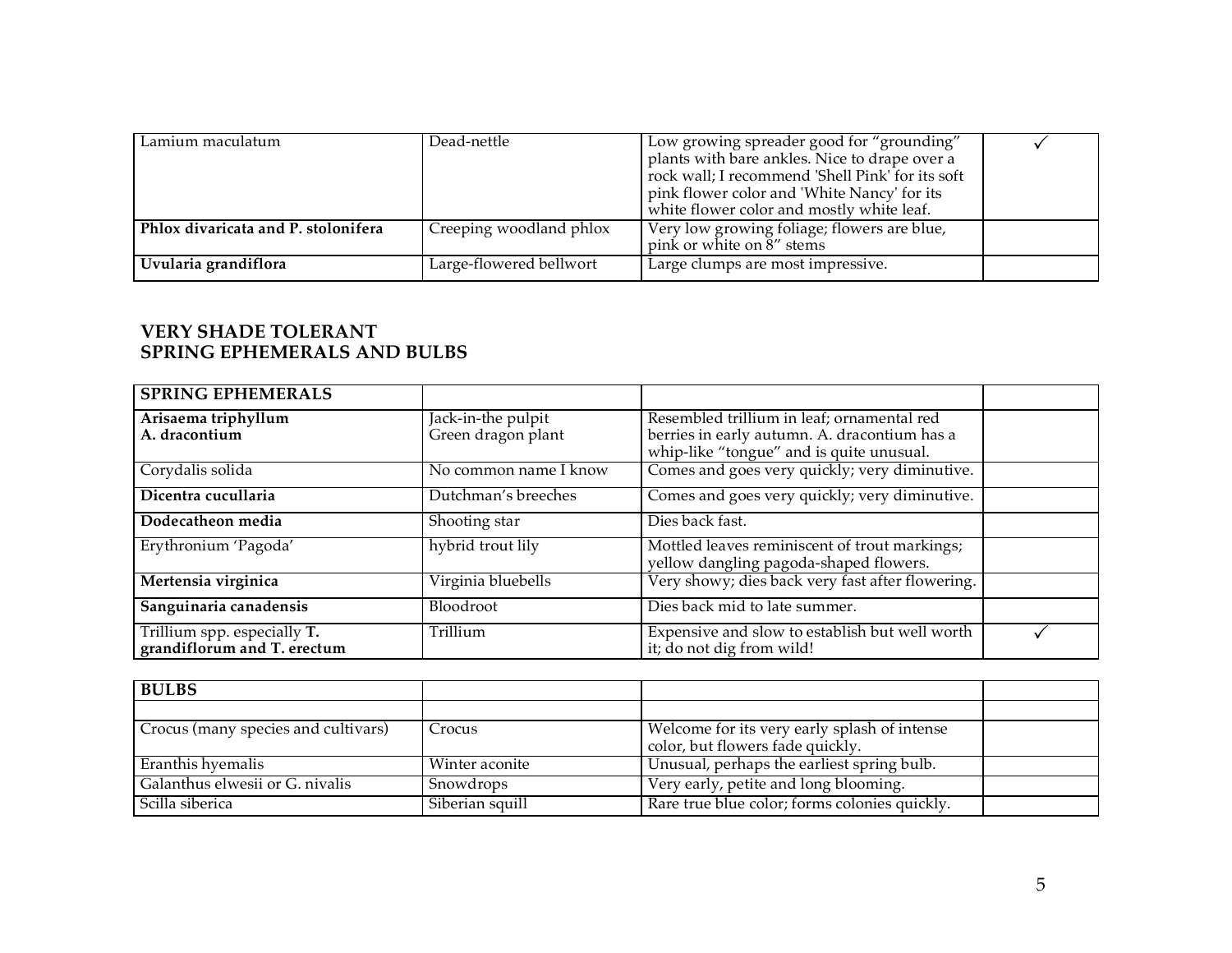# **LIGHT TO MODERATE SHADE BACKBONE PLANTS**

| <b>PERENNIALS</b>                                      |                   |                                                                                                                                                                                                                                                     |  |
|--------------------------------------------------------|-------------------|-----------------------------------------------------------------------------------------------------------------------------------------------------------------------------------------------------------------------------------------------------|--|
| Ajuga reptans                                          | Bugleweed         | Very low growing spreader with blue flower<br>spikes; can be mowed after flowering; best as a<br>groundcover under a specimen tree.                                                                                                                 |  |
| Alchemilla mollis                                      | Lady's mantle     | Long bloomer; velvety leaves; chartreuse<br>flowers; good "mixer;" light shade only.                                                                                                                                                                |  |
| Amsonia tabernaemontana                                | Bluestar          | Slow to put on size but forms large crowns in<br>the long run; willowy foliage; sap can irritate<br>skin                                                                                                                                            |  |
| Astilbe--many cultivars                                | Astilbe           | The backbone of the summer shade garden!<br>There are many kinds with bloom times<br>ranging from early June to early August, so if<br>you have room plant several kinds for a<br>succession of flowers; benefits from division<br>every 3-4 years. |  |
| Brunnera macrophylla and cultivars,<br>many variegated | Siberian bugloss  | True blue flowers that look almost identical to<br>forget-me-nots.                                                                                                                                                                                  |  |
| Chasmanthium latifolium                                | Northern sea oats | Native, upright, mid sized grass with showy<br>seed heads good for dried arrangements; can<br>self sow a lot.                                                                                                                                       |  |
| Digitalis grandiflora                                  | Yellow foxglove   | Low growing in leaf but quite tall in flower;<br>creamy flower color; sometimes self sows                                                                                                                                                           |  |
| Galium odoratum                                        | Mayflower         | Fine textured, low growing, airy groundcover<br>with small white flowers; use with extreme<br>caution-very difficult to eradicate if removal is<br>desired.                                                                                         |  |
| Hakonechloa macra                                      | Hakon grass       | Mounding, low growing grass with moderately<br>broad leaves; foliage grows well in shade but<br>flowers are minimal without more sun; many<br>gold and white variegated cvs. are available.                                                         |  |
| Lathyrus vernus                                        | Perennial pea     | Plant in drifts of a dozen or so unless your<br>garden is quite small.                                                                                                                                                                              |  |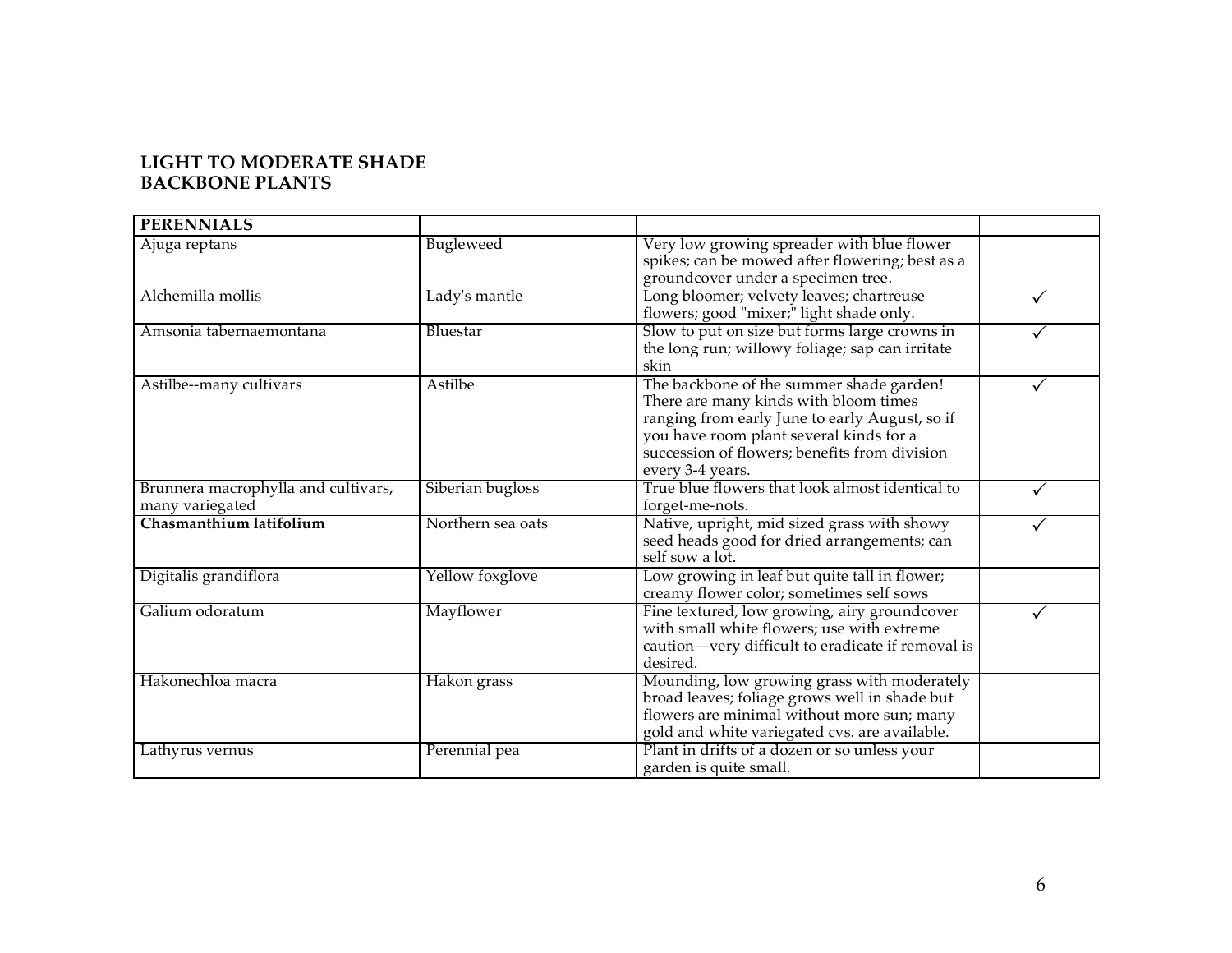| L. dentata 'Desdemona' and 'Othello'<br>L. stenocephala 'The Rocket'<br>L. przewalskii<br>-note that L. dentata works best as a<br>backbone plant, while others may only | Ligularia         | L. przewalski has a divided leaf that gives it a<br>lacy look and tolerates average soil moisture;<br>other ligularias must have constant moisture or<br>they wilt!! 'Desdemona' and 'Othello' have<br>flowers like huge orange-yellow dandelions; L.                                    |                           |
|--------------------------------------------------------------------------------------------------------------------------------------------------------------------------|-------------------|------------------------------------------------------------------------------------------------------------------------------------------------------------------------------------------------------------------------------------------------------------------------------------------|---------------------------|
| work as accent plants toward the rear of<br>a planting                                                                                                                   |                   | stenocephala and przewalskii have yellow<br>spikes.                                                                                                                                                                                                                                      |                           |
| Liriope species and cultivars (can be a<br>backbone plant when used for edging)                                                                                          | Liriope, lilyturf | Mass as a groundcover or line a walkway with<br>this small, neat foliage plant; clumps of the<br>variegated types can nicely break up the masses<br>of green in a perennial border.                                                                                                      |                           |
| Spiraea 'Gold Mound', 'Lime Mound'<br>and 'Magic Carpet'                                                                                                                 | Spirea            | A shrub, not a perennial, but the small size and<br>look of these cultivars makes it possible to use<br>them like perennials; bright spring foliage<br>('Magic Carpet' is tipped red; Gold Mound' and<br>'Lime Mound' are lemon-lime) greens out by<br>summer. Flowers lightly in shade. |                           |
| Thalictrum spp.                                                                                                                                                          | Meadow rue        | Native species exist but are hard to find and not<br>quite as showy as exotic spp.; height varies<br>from 6 inches to 6 feet! T. aquilegifolium is a<br>nice moderate sized species.                                                                                                     | Needs<br>grooming.        |
| Tiarella species and cultivars                                                                                                                                           | Foamflower        | Reblooms once if deadheaded; most have nice<br>mounding foliage; some run; many kinds<br>coming out now with zonal patterns in leaves.                                                                                                                                                   | Can be very<br>ornamental |

### **LIGHT TO MODERATE SHADE ACCENT PLANTS**

| Aquilegia (many species, cultivar and<br>strains)                       | Columbine             | In most strains, colors vary; 'Biedermeier' strain<br>is compact; native A. canadensis can be short-<br>lived but reseeds; A. alpina is a good blue.                                 |  |
|-------------------------------------------------------------------------|-----------------------|--------------------------------------------------------------------------------------------------------------------------------------------------------------------------------------|--|
| Carex elata 'Bowles Golden'                                             | Bowles golden sedge   | Golden, airy foliage; same culture as above.                                                                                                                                         |  |
| Dicentra eximia                                                         | Native bleeding heart | Reblooms; pink and white forms; ferny foliage.<br>Much smaller than D. spectabilis and does not<br>go dormant.                                                                       |  |
| Heuchera americana, H. villosa, H.<br>micrantha is native to west coast | Coral bells           | H. villosa 'Autumn Bride' is the showiest<br>bloomer of the bunch. H. americana 'Dale's<br>Strain' has marbled leaves; H. micrantha and H.<br>villosa cvs. can have purplish leaves. |  |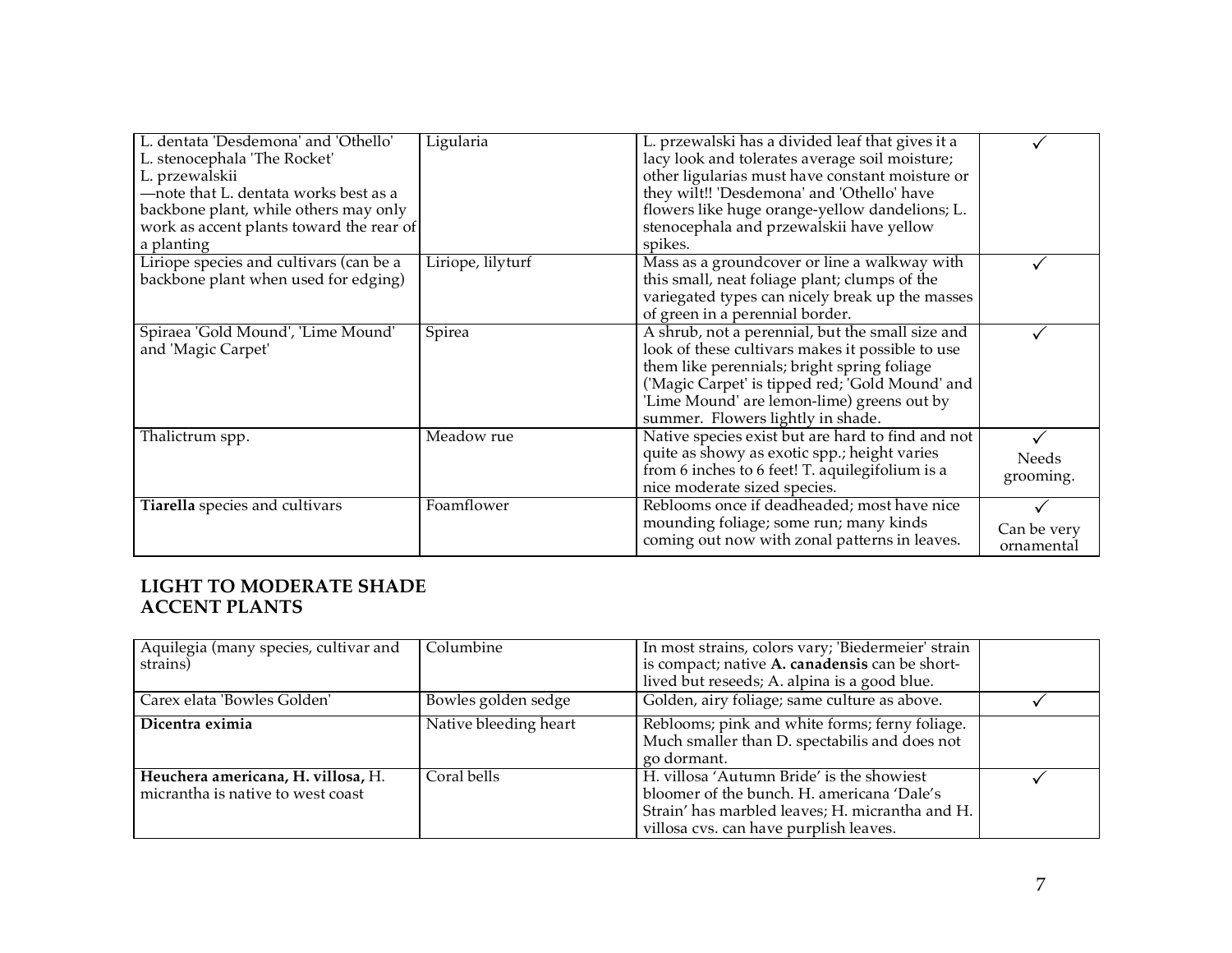| Primula species and cultivars | Primrose    | The kinds that hold their flowers up high (so-<br>called "candelabra" types), such as P. veris and<br>P. japonica, make the best garden plants; P.<br>sieboldii will go summer dormant. |  |
|-------------------------------|-------------|-----------------------------------------------------------------------------------------------------------------------------------------------------------------------------------------|--|
| Tellima grandiflora           | Fringe-cups | Similar to Heuchera (coral bells).                                                                                                                                                      |  |
| Trollius x cultorum           | Globeflower | Trouble free reliable performer with buttercup<br>flowers in varying shades of yellow.                                                                                                  |  |

# **LIGHT TO MODERATE SHADE SPRING EPHEMERALS AND BULBS**

| <b>SPRING EPHEMERALS</b>              |          |                                                                                                   |  |
|---------------------------------------|----------|---------------------------------------------------------------------------------------------------|--|
| Dicentra spectabilis and D. s. 'Alba' |          | Old-fashioned bleeding heart   Increases in size quickly; goes summer dormant  <br>in August.     |  |
| Podophyllum peltatum                  | Mayapple | A large, fleshy plant that dies back late<br>summer, leaving a big gap; best for<br>naturalizing. |  |

| <b>BULBS</b>                      |                  |                                                   |  |
|-----------------------------------|------------------|---------------------------------------------------|--|
| Anemone blanda                    | Windflower       | Charming small daisies in white, pink or blue;    |  |
|                                   |                  | flowers do not open on cloudy days.               |  |
| Endymion hispanicus (syn.         | Spanish bluebell | Spectacular but bloom time is late and short;     |  |
| Hyacinthoides hispanica)          |                  | good intermixed with small hostas or other        |  |
|                                   |                  | plants that emerge late.                          |  |
| Muscari armeniacum, M. botryoides | Grape hyacinth   | Grassy foliage that can stay green a long time    |  |
| 'Album' and M. latifolium         |                  | before dying back; foliage often returns in fall. |  |

Note: You can't rely on generic sun and shade recommendations for plants such as the information on plant tags. Those are generalized for the entire country. Many plants that can be grown well in shade further south require a lot of sun in the North.

#### **GENERAL INFORMATION NUMBERS**

# **Connecticut residents:**

UConn (University of Connecticut) Home & Garden Center toll-free number: (877) 486-6271. It should be your first stop for any gardening question. Staff on hand during normal weekday business hours. Offer free literature on many different subjects. Cooperative Extension Fairfield County (Bethel) office: (203) 207-8440

Cooperative Extension Litchfield County (Torrington) office: (860) 626-6240